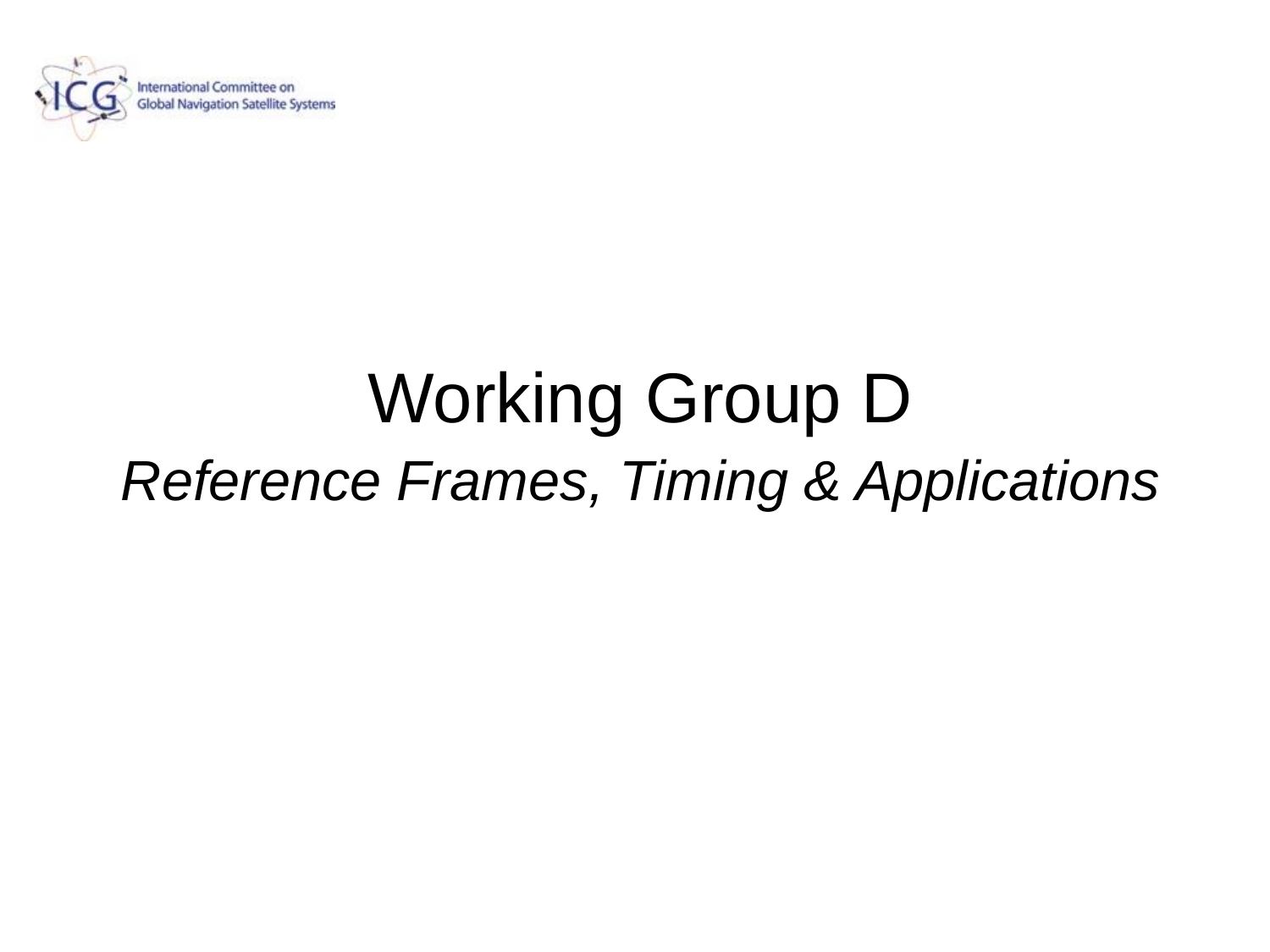

#### WG-D Team

- **Allison Craddock (IGS<sup>1</sup> )**
- **Chris Rizos (IAG<sup>2</sup> )**
- **Suelynn Choy (FIG<sup>3</sup> )**
- **Gerard Petit (BIPM<sup>4</sup> )**
- Zuheir Altamimi (IAG<sup>2</sup>)
- Mikael Lilje (FIG<sup>3</sup>)

IGS<sup>1</sup> International GNSS Service IAG<sup>2</sup> International Association of Geodesy FIG<sup>3</sup> International Federation of Surveyors BIPM<sup>4</sup> Bureau Weights & Measures

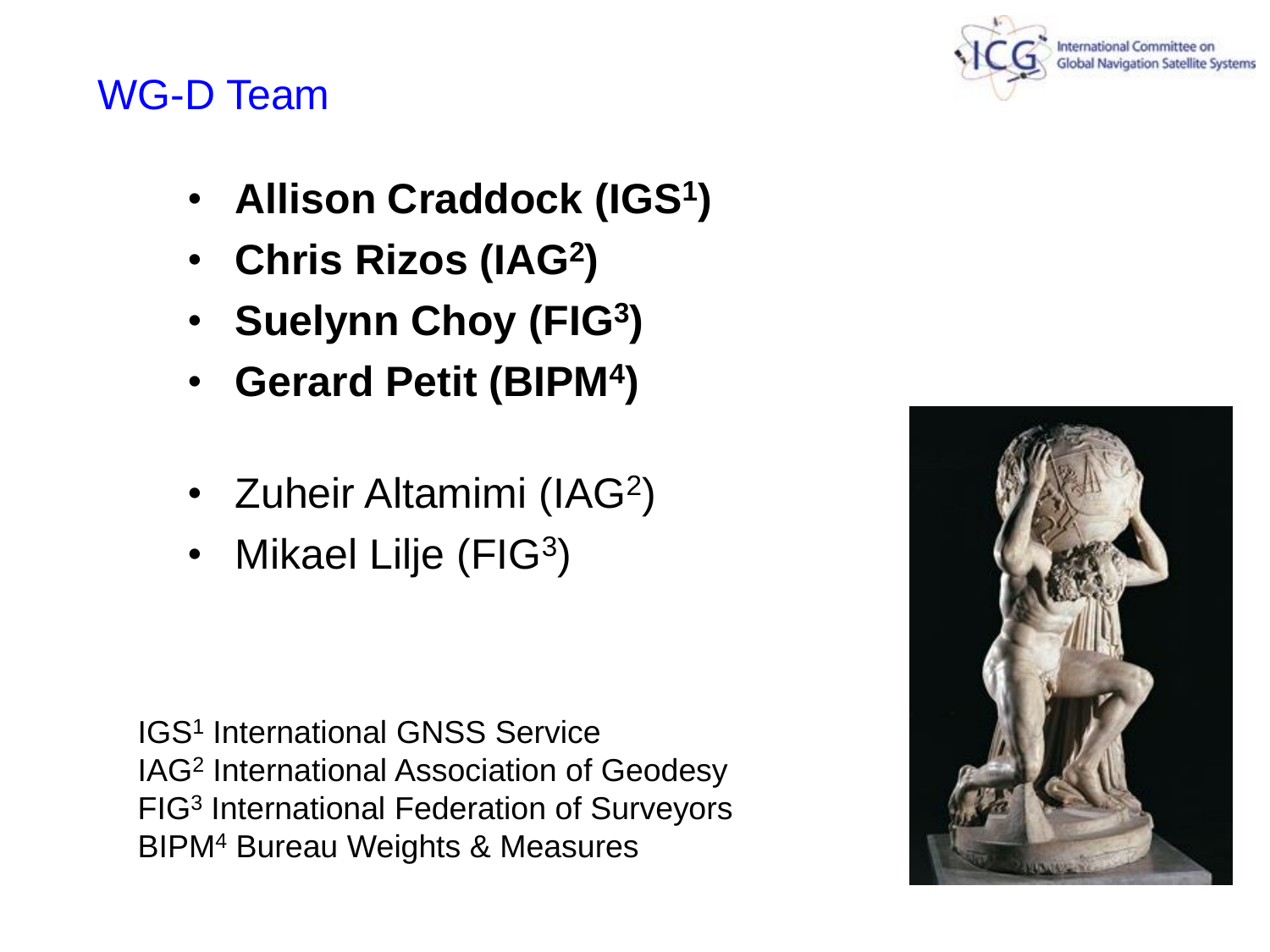## Noteworthy Events

- FIG:
	- Congress, Istanbul, 6-11 May 2018
	- "Reference Frame in Practice" workshops in 2018: Istanbul 4-5 May, Fiji 18-20 Sept
- IGS:
	- Workshop, Wuhan, 28 Oct 2 Nov 2018
	- *Start "repro3" in 2019 (for ITRF2020), multi-GNSS mainstreamed,…*
- IAG:
	- REFAG symposium, COSPAR, Pasadena, 19-21 July 2018
	- ILRS Workshop, Canberra, 5-9 Nov 2018
	- *IUGG GA, Montreal, 8-20 July 2019*
- WG-D Meeting, Melbourne, 24 Oct 2018 (to discuss PPP)
- UN-GGIM Subcommittee on Geodesy, NYC, 30 July 3 Aug 2018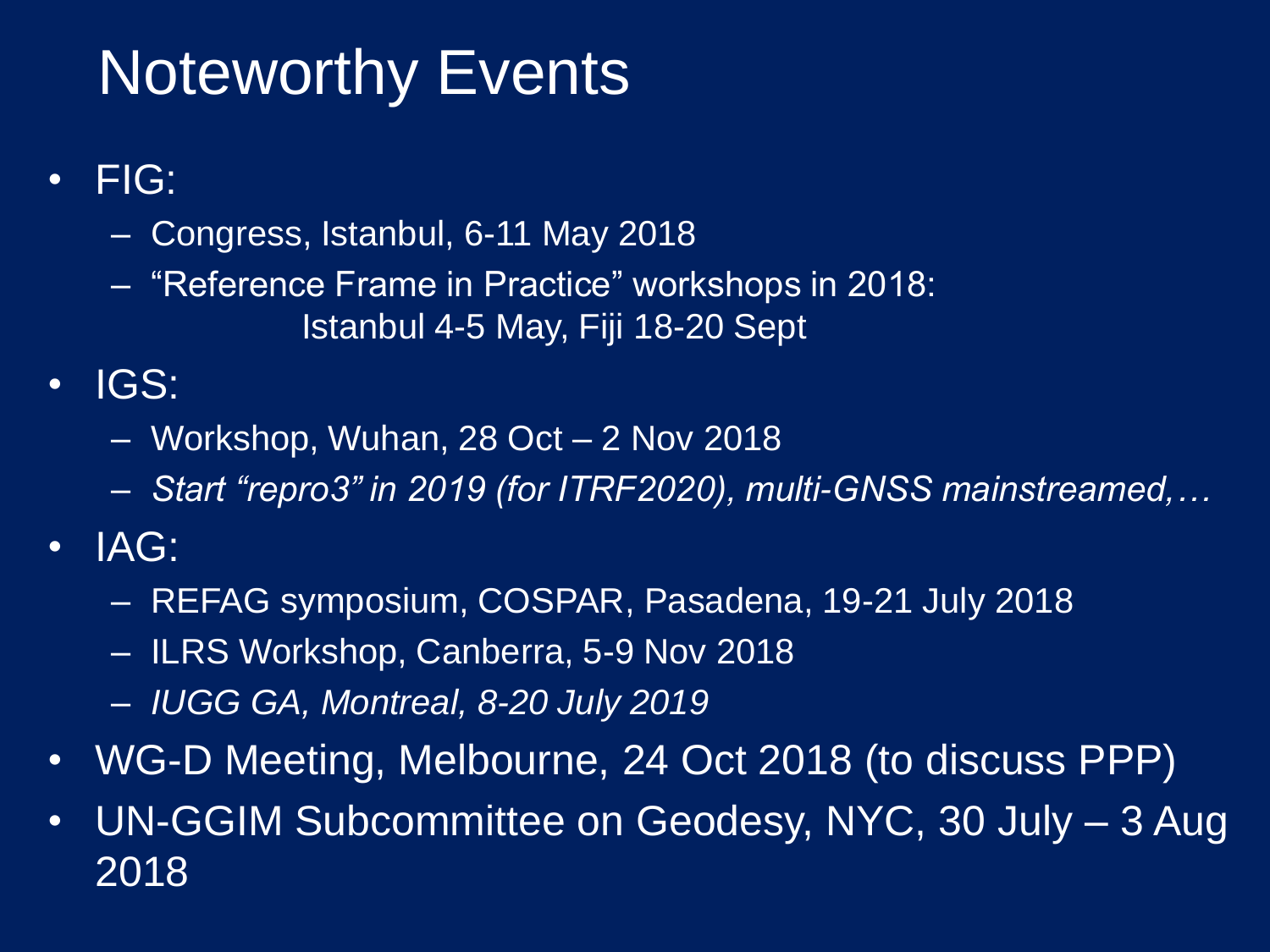## Presentations (& Discussion) @ ICG-13

- Updates on GNSS providers' Geodetic Reference Frames
- Updates on GNSS providers' Timing Reference Frames
- Other presentations:
	- Laser Tracking of GNSS satellites
	- CORS for precise positioning
	- ISO Geodetic Registry & other standards
	- Calibration of GNSS receivers
	- Interoperability of GNSS providers' PPP services
- Joint meetings with other WGs (see WG-D agenda):
	- Interoperability & GNSS timing offsets, with WG-S, Tues 14:00-15:10
	- PPP interoperability, with WG-S & WG-B, Wed 11:15-12:00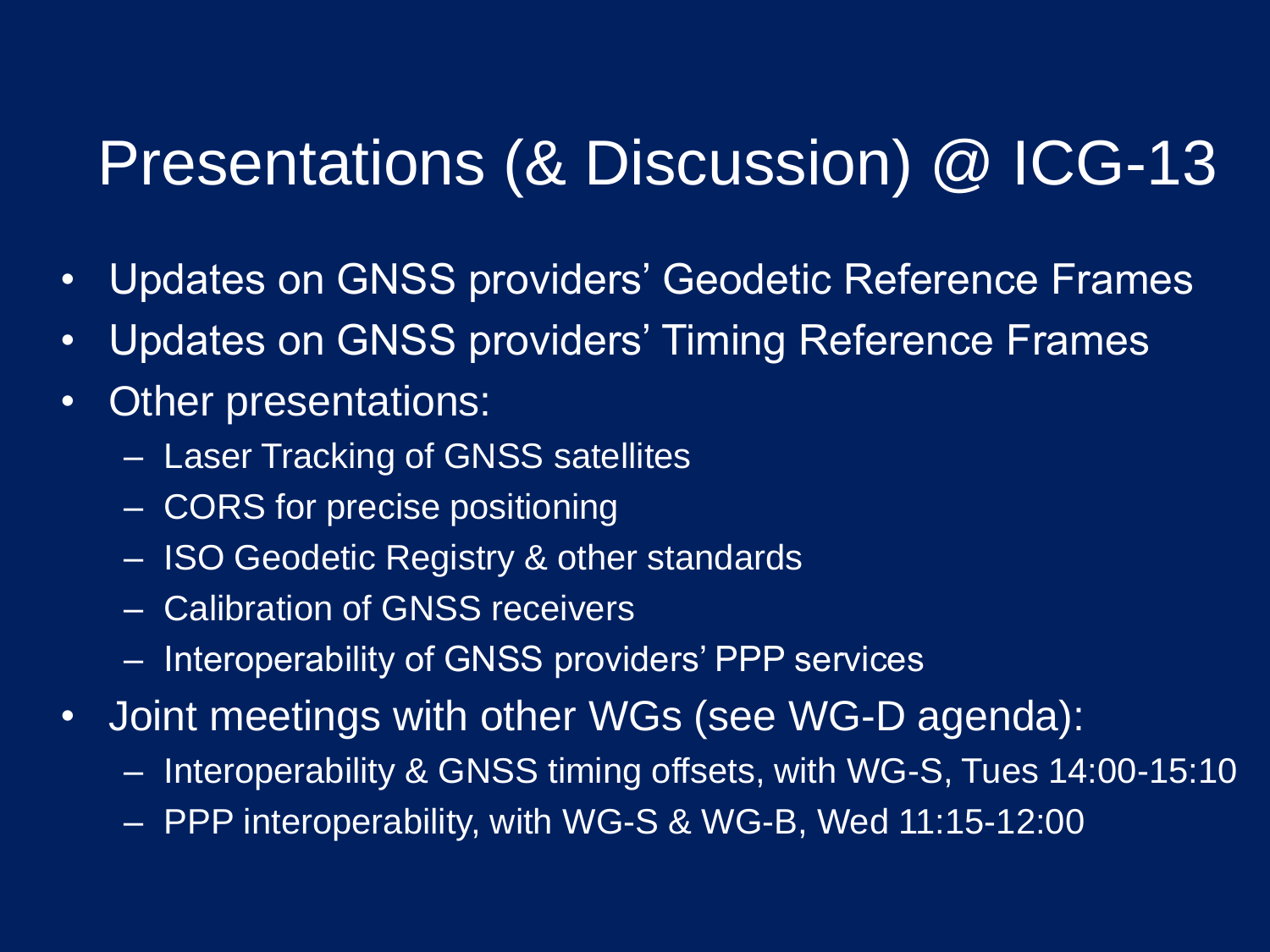## **Recommendations**

*WG-D has made 25 recommendations*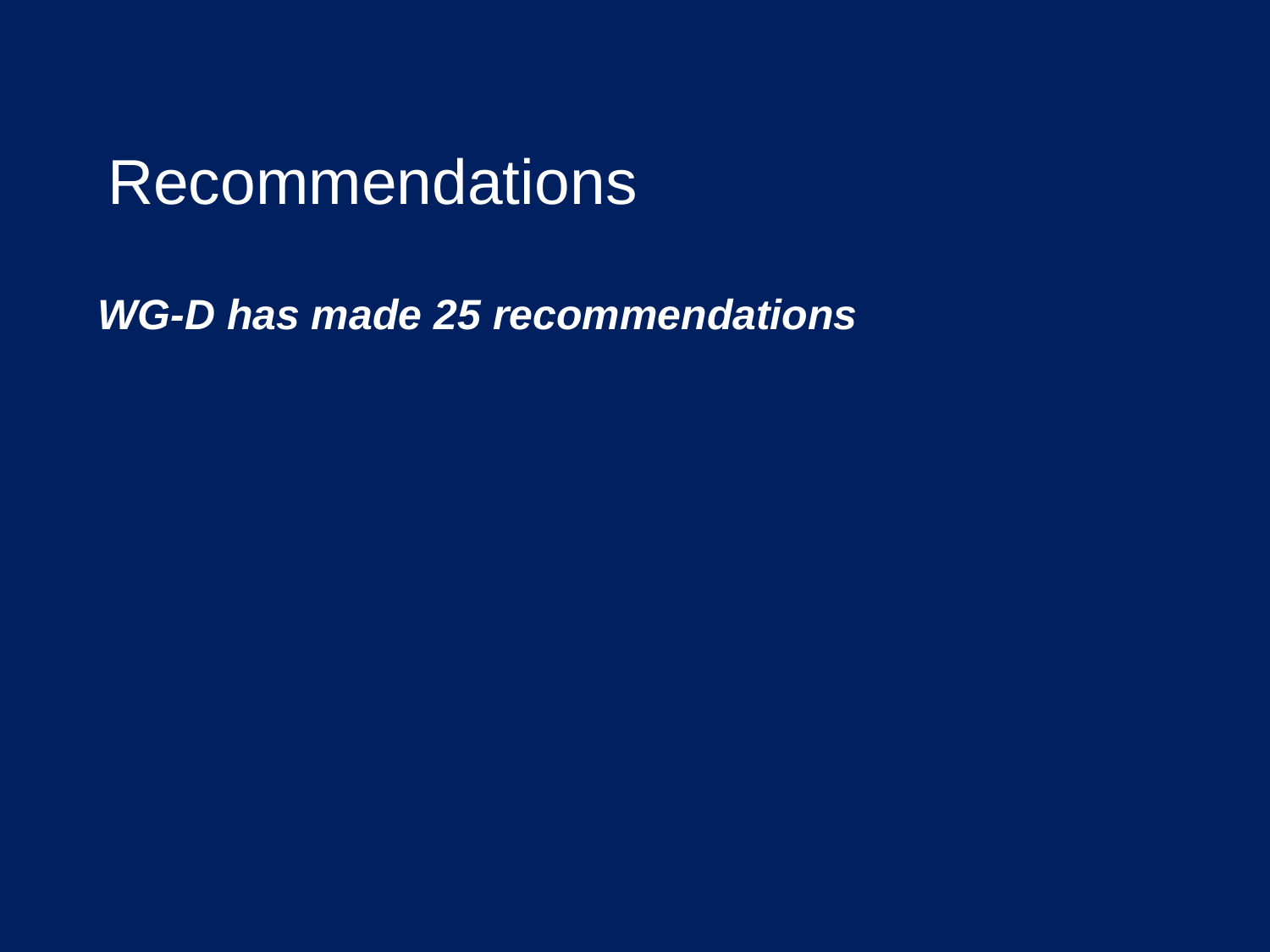

- Geodetic recommendations (ITRF, GNSS)... *alignment with international standards, definition of GNSS GR*... *completed*
- Timing recommendations (UTC/UTCr, GNSS) ... *alignment with international standards, definition of GNSS TR*... *partial*
- General recommendations... *completed*
	- Retroreflectors on GNSS satellites, RTCM (for multi-GNSS), recognise Multi-GNSS Demonstration Project, recognise MGEX, establish Task Forces, change of name of WG-D, support UN-GGIM GGRF resolution…
- General recommendations... *active*
	- Rec #12 (2011): GNSS providers deliver data from subset of monitoring stations to the IGS for alignment of GNSS reference frames to ITRF... *little progress*
	- Rec #23 (2014): Improving the accuracy of GNSS orbit determination by the IGS (using detailed knowledge of sat parameters)... *progress*
	- Rec #21B (2017): Monitoring offsets of GNSS times… *partial*
	- Rec #25 (2017): ILRS needs strategy for SLR tracking of GNSS satellites… *partial*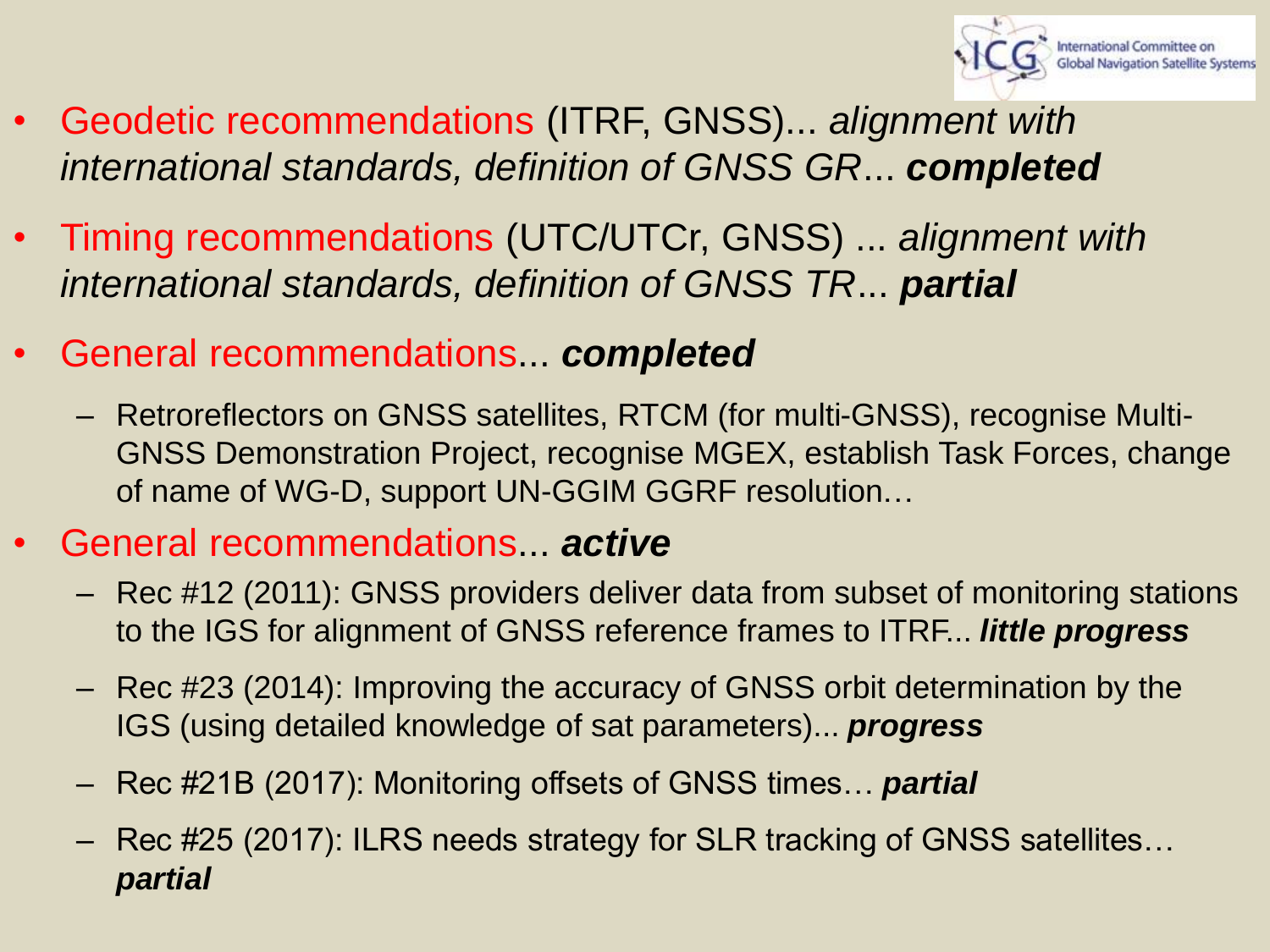#12: Interoperability of geodetic references among the different GNSS systems



- The ICG WG-D recommends that as GNSS Ground Segments become operational, the interested GNSS providers deliver the data collected at a globally representative subset of their respective monitor stations to the IGS on a regular basis *to facilitate the alignment of all GNSS reference frames to the ITRF*
- *Help address the issue of interoperability of multi-GNSS Precise Positioning Services to be offered by GNSS Providers.*
- *Allow independent determination of ITRF coordinates of GNSS monitor stations.*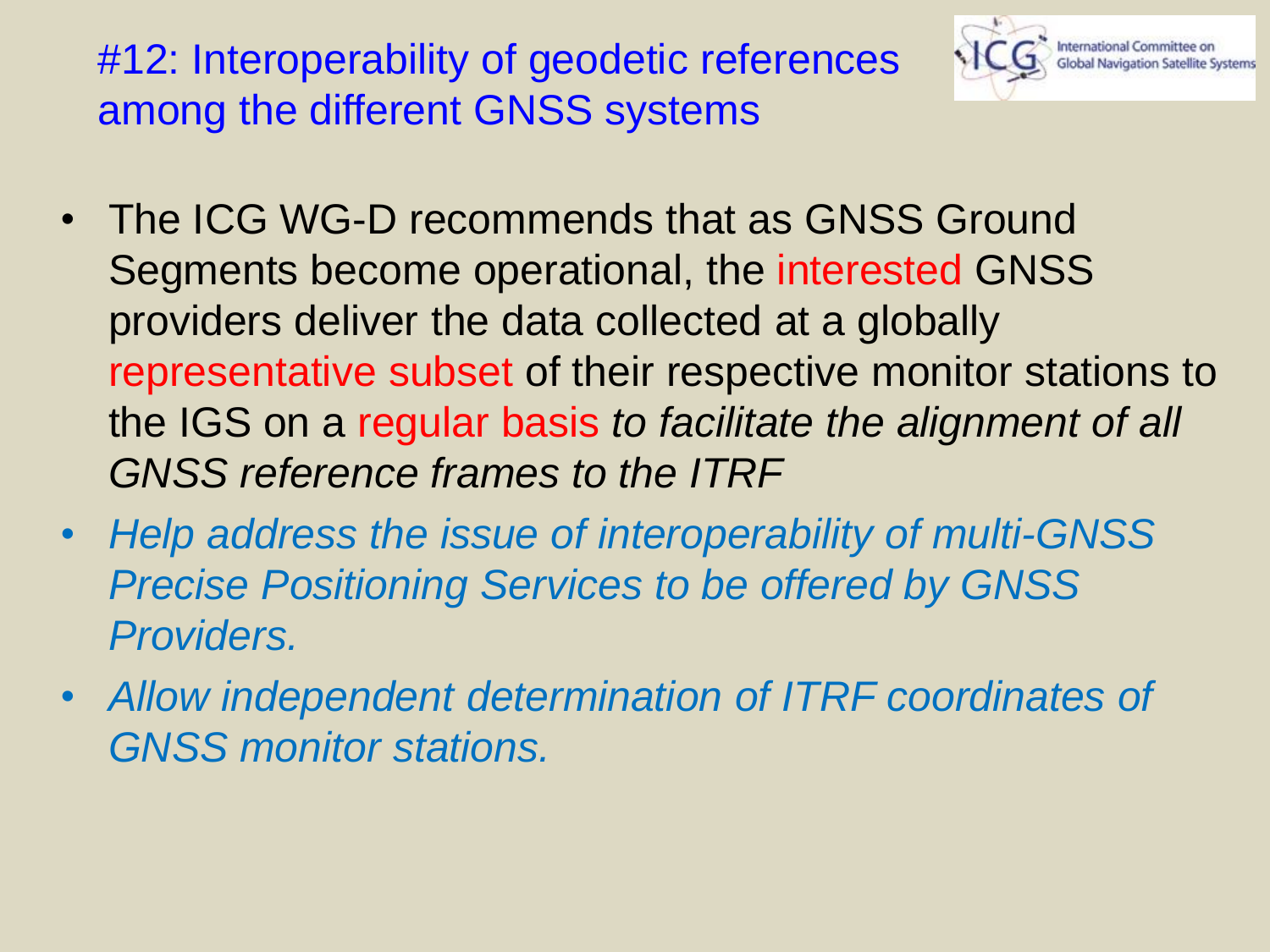#### #21-B: On the monitoring of offsets of GNSS times



• 2017 wording of Recommends 4:

"*In order to promote GNSS compatibility and interoperability, GNSS providers and time relevant organizations, including the BIPM, actively develop methods to monitor the offsets between GNSS times, share the monitoring data and relevant research results and actively collaborate with the relevant experts in WG-D and WG-S*."

- 2<sup>nd</sup> Joint timing workshop of WG-S & WG-D: 20 June 2017
	- Well attended by experts of GNSS providers and time relevant organisations.
	- Several interesting presentations, including new methods to determine the offsets between GNSS times.
	- No clear consensus emerging. Additional work is necessary to assess the accuracy goals for the GNSS time offsets, and consequently the methods to determine them.
- *Joint meeting WG-S & WG-D 14:00-15:10, 6 November 2018.*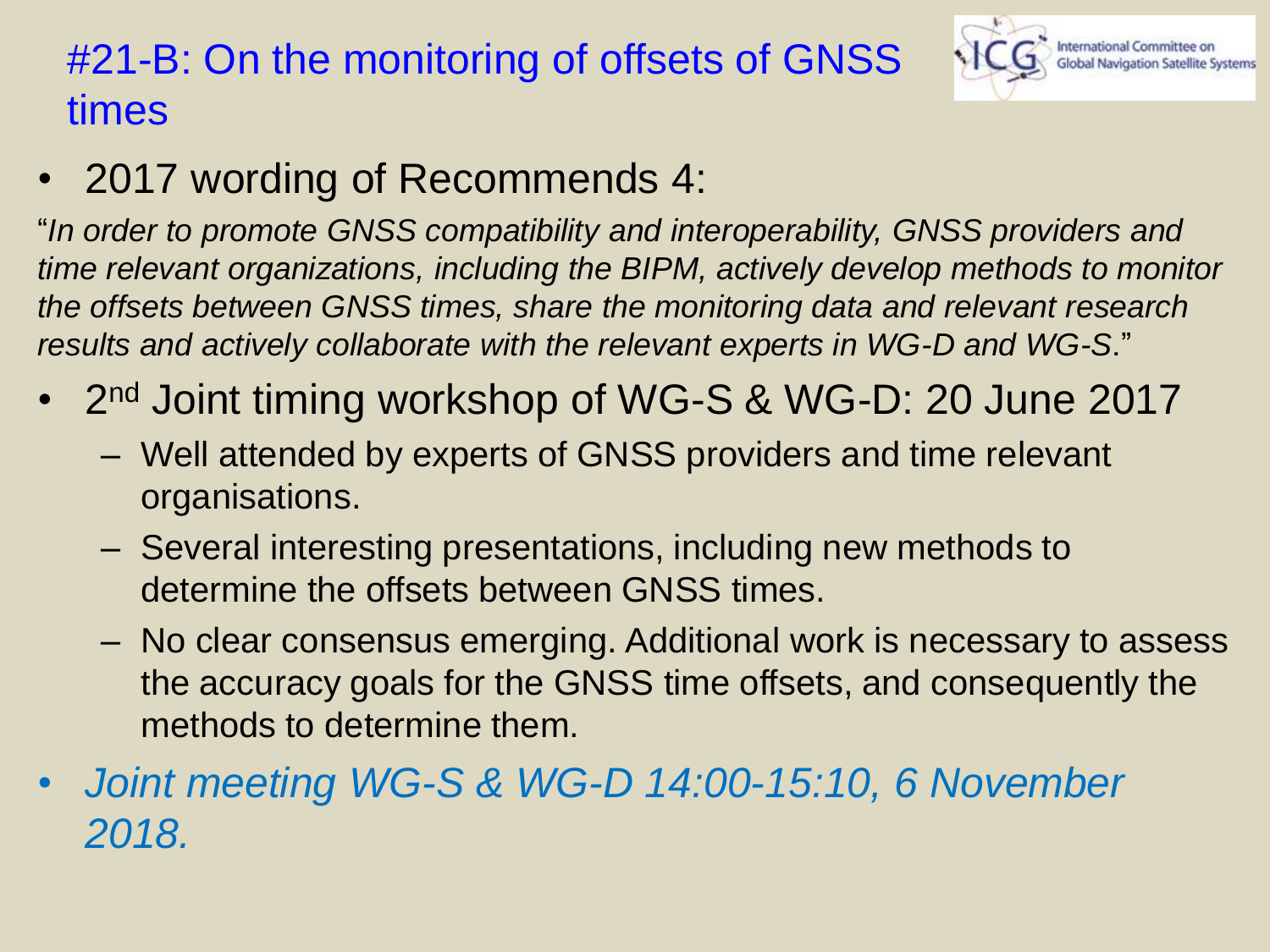#23: Improving the accuracy of multi-GNSS orbits determination by the IGS



- Knowledge of satellite **metadata** is not an indulgence… *it is a necessity.*
- Centimetre-level orbit & clock parameter accuracy is essential for ITRF, scientific and PPP services… *satellite metadata improves orbit force & measurement modelling.*
- GNSS Providers have this information… but not other SPs or the IGS.
- *IGS has published a "white paper" to explain why satellite metadata is required…* https://kb.igs.org/hc/en-us/articles/115000802772
- *See updates, documentation, papers, etc, at:*  [http://mgex.igs.org/IGS\\_MGEX\\_Metadata.php](http://mgex.igs.org/IGS_MGEX_Metadata.php)
- *Progress has been made, and more is hoped for.*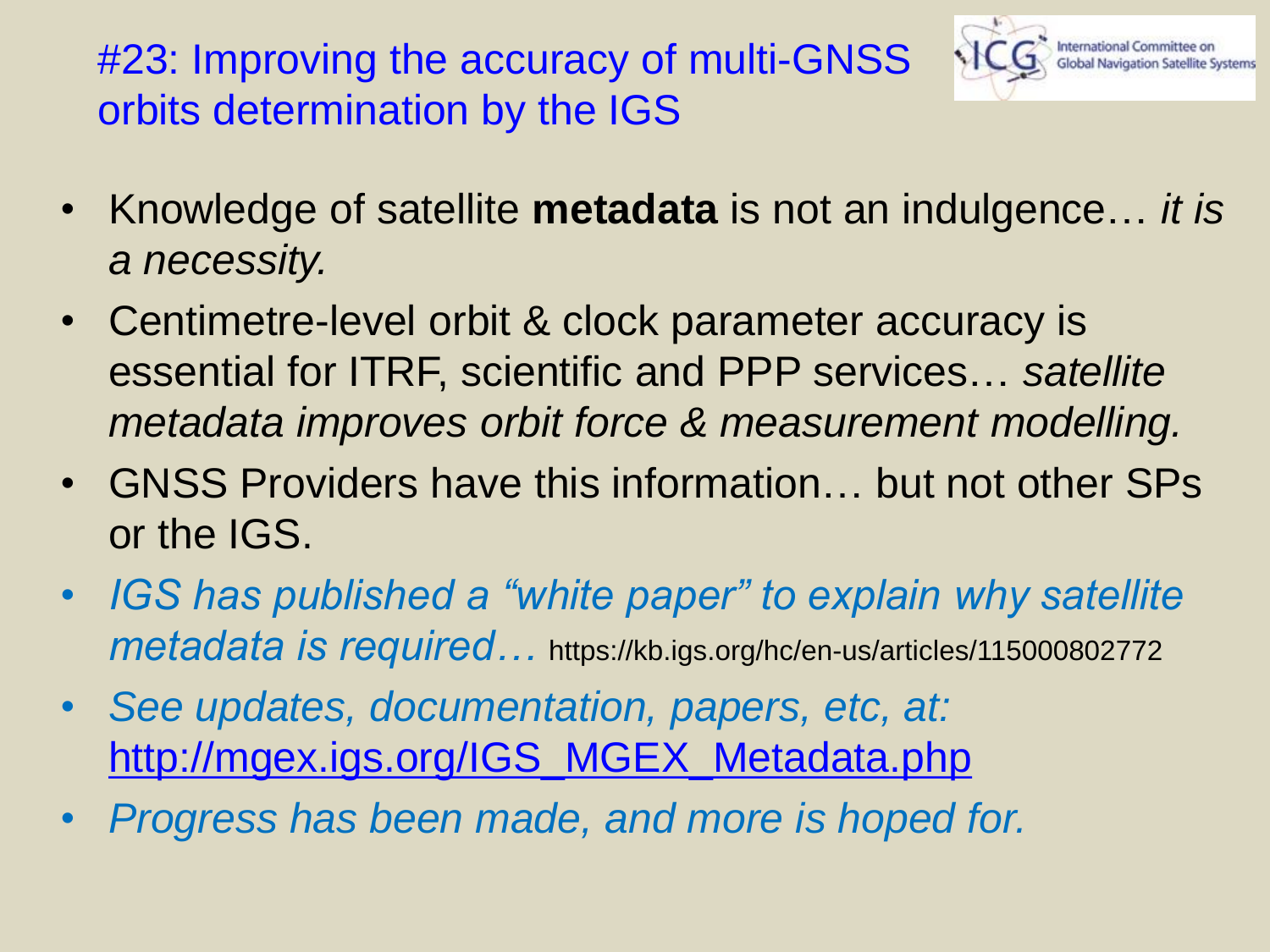#### #25: Guidelines on selecting GNSS satellite for tracking by ILRS



- **The ILRS supports users on a wide variety of missions**, *with the highest priorities being the ITRF and some of the Earth remote sensing satellites* (e.g., altimetry, gravity field missions), trying to set priorities to maximise the utility of the network.
- **The global ILRS network is tracking 42** (and more!) GNSS satellites selected by the Galileo, GLONASS, BeiDou (and QZSS and IRNSS) missions, but tracking on individual satellites is sparse.
- The addition of the future GPS-III satellite constellation and their data requirements must also be considered.
- **The ILRS network is getting saturated with requests for tracking support (LEO, MEO, LAGEOS, GNSS, and GEO).**
- **The ILRS is getting conflicting requirements from the GNSS constellations and the data users.**
- At the moment, there is **no coordination** among the constellations except what the ILRS provides *(ILRS specifies the priorities for station tracking).*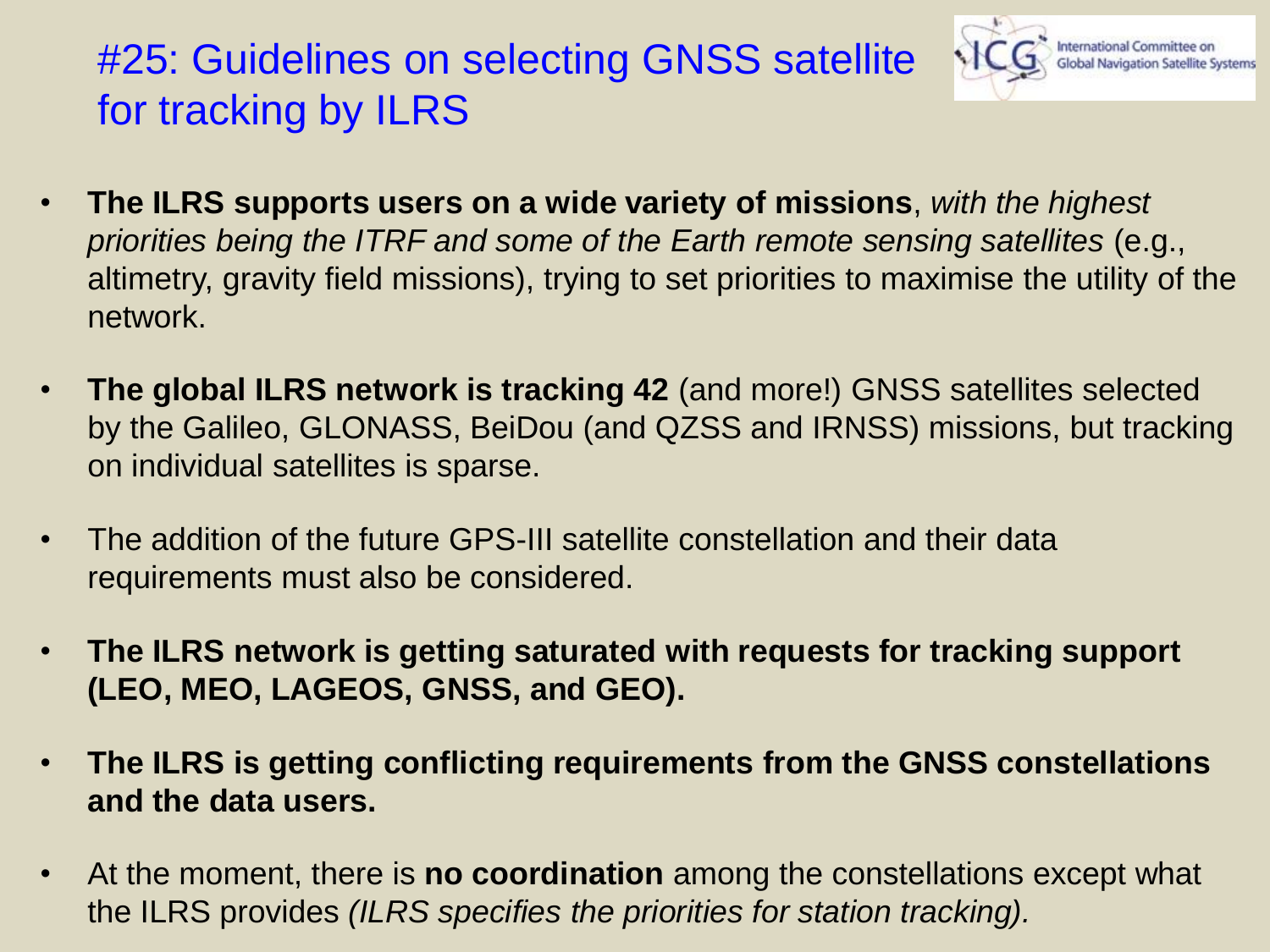## Issues to be Discussed

- GNSS satellite metadata
- Guidelines for ILRS tracking of GNSS satellites
- Interoperability of PPP services
- *Others?*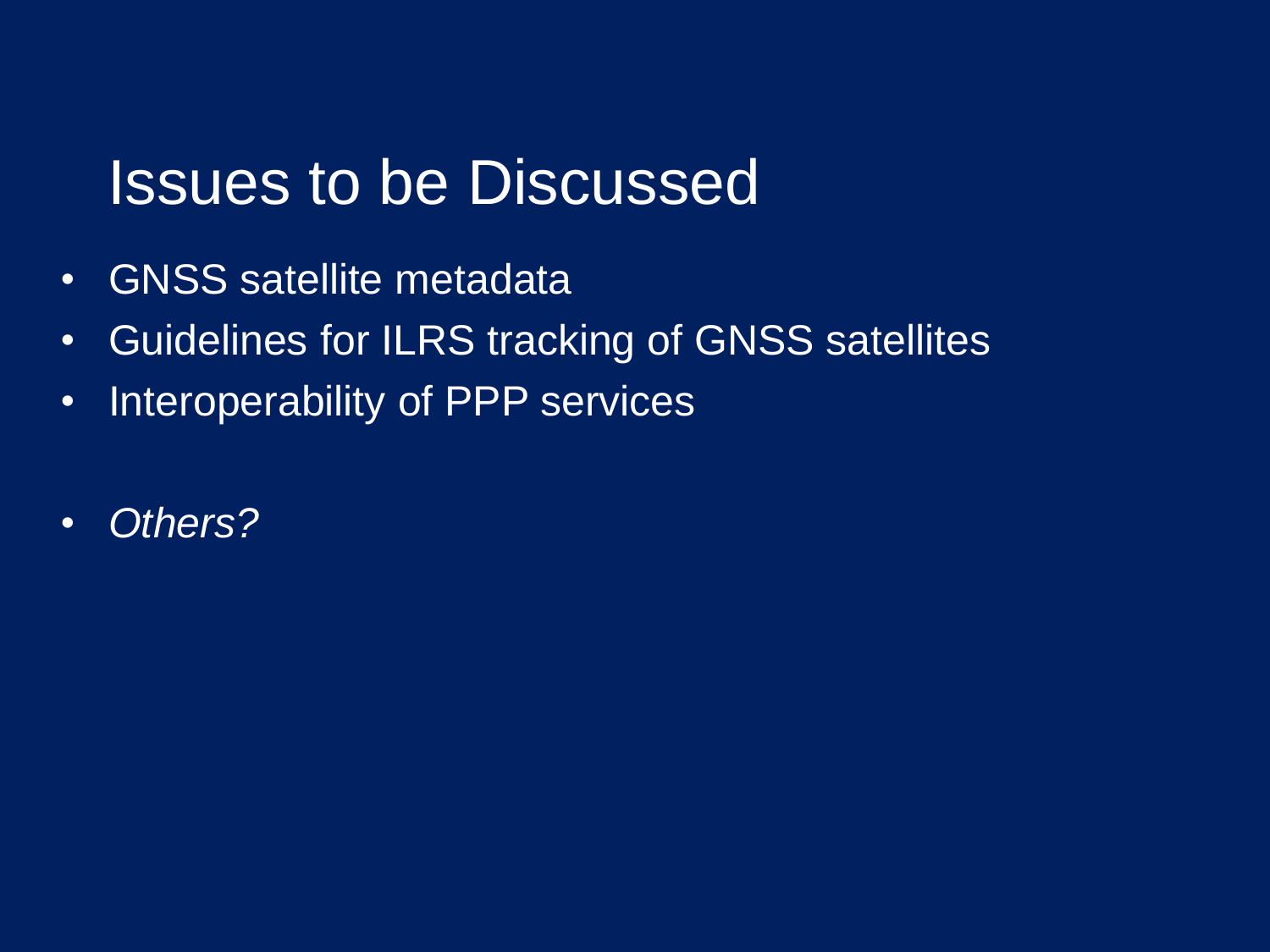#### **Availability of GNSS satellite metadata** *"some good, some not so good"…*



|                           | <b>GPS-II</b> | <b>GLO</b> | <b>GAL</b> | <b>BDS-2</b> | <b>BDS-</b><br><b>3S</b> | <b>BDS-3</b> | <b>QZSS</b>  | <b>IRNSS</b> |
|---------------------------|---------------|------------|------------|--------------|--------------------------|--------------|--------------|--------------|
| <b>Mass</b>               | L             |            | P          | (L)          | (L)                      | (L)          | $\mathsf{P}$ | (L)          |
| CoM                       |               |            | P          |              |                          |              | P            | L            |
| PCO/PCV                   | Ε             | E          | P          | E, L/E       | $L$ --                   |              | P            | $L$ --       |
| <b>LRA offset</b>         | n/a           | L          | P          |              | L                        |              | P            | $P$ ?        |
| Coarse geometry           | (L)           | (L)        | P          |              | (L)                      |              | P            | L            |
| Detailed geometry         |               |            |            |              |                          |              | (P)          |              |
| <b>Optical properties</b> | (L)           |            | P          |              |                          |              | (P)          |              |
| <b>Transmit Power</b>     | M             | M          | M          | (M)          |                          |              | $\mathsf{P}$ |              |
| <b>Attitude</b>           | E             | Е          | P          | E            | Ε                        |              | P            |              |
| <b>Maneuvres</b>          |               |            |            | (L)          |                          |              | P            |              |

P: Provider; L: Literature; E: Estimated; M: Measured; () incomplete

Oliver Montenbruck, IGS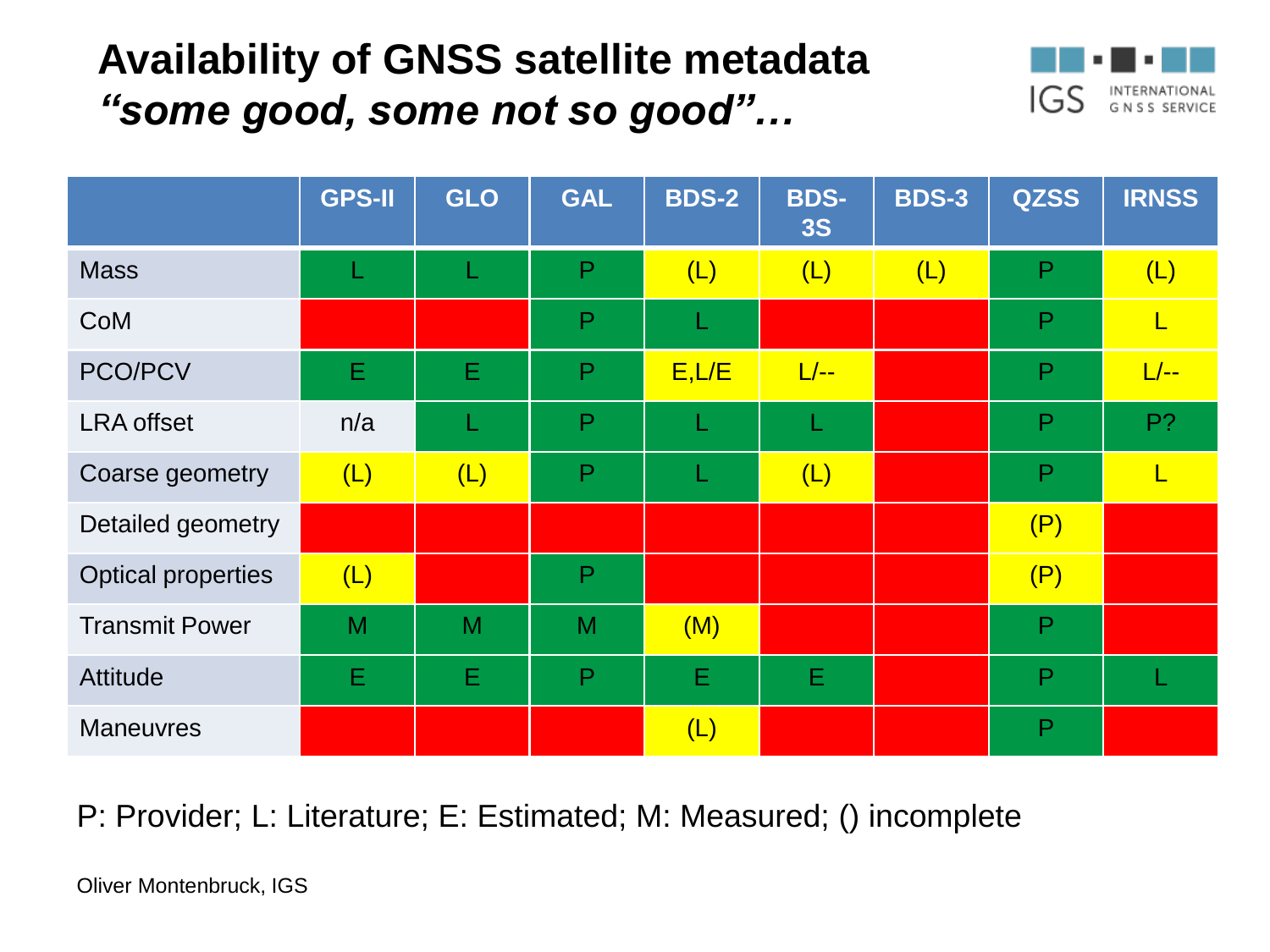#### **Availability of GNSS satellite metadata** *"but wait, it will get worse before it gets better"…*



|                           | GPS-<br>$III*$ | <b>GLO</b> | <b>GAL</b>   | <b>BDS-2</b> | <b>BDS-</b><br><b>3S</b> | <b>BDS-3</b> | <b>QZSS</b>  | <b>IRNSS</b> |
|---------------------------|----------------|------------|--------------|--------------|--------------------------|--------------|--------------|--------------|
| <b>Mass</b>               | P              | L          | P            | (L)          | (L)                      | (L)          | $\mathsf{P}$ | (L)          |
| CoM                       |                |            | P            | L            |                          |              | $\mathsf{P}$ | L            |
| PCO/PCV                   |                | E          | P            | E, L/E       | $L$ --                   |              | $\mathsf{P}$ | $L$ --       |
| <b>LRA offset</b>         | #              | L          | P            | L            | L                        |              | P            | $P$ ?        |
| Coarse geometry           |                | (L)        | P            | L            | (L)                      |              | $\mathsf{P}$ | L            |
| Detailed geometry         |                |            |              |              |                          |              | (P)          |              |
| <b>Optical properties</b> |                |            | $\mathsf{P}$ |              |                          |              | (P)          |              |
| <b>Transmit Power</b>     |                | M          | M            | (M)          |                          |              | $\mathsf{P}$ |              |
| <b>Attitude</b>           |                | Ε          | P            | E            | E                        |              | P            |              |
| <b>Maneuvres</b>          |                |            |              | (L)          |                          |              | $\mathsf{P}$ |              |

P: Provider; L: Literature; E: Estimated; M: Measured; () incomplete

\* *Within a year? # not for initial batch*

Oliver Montenbruck, IGS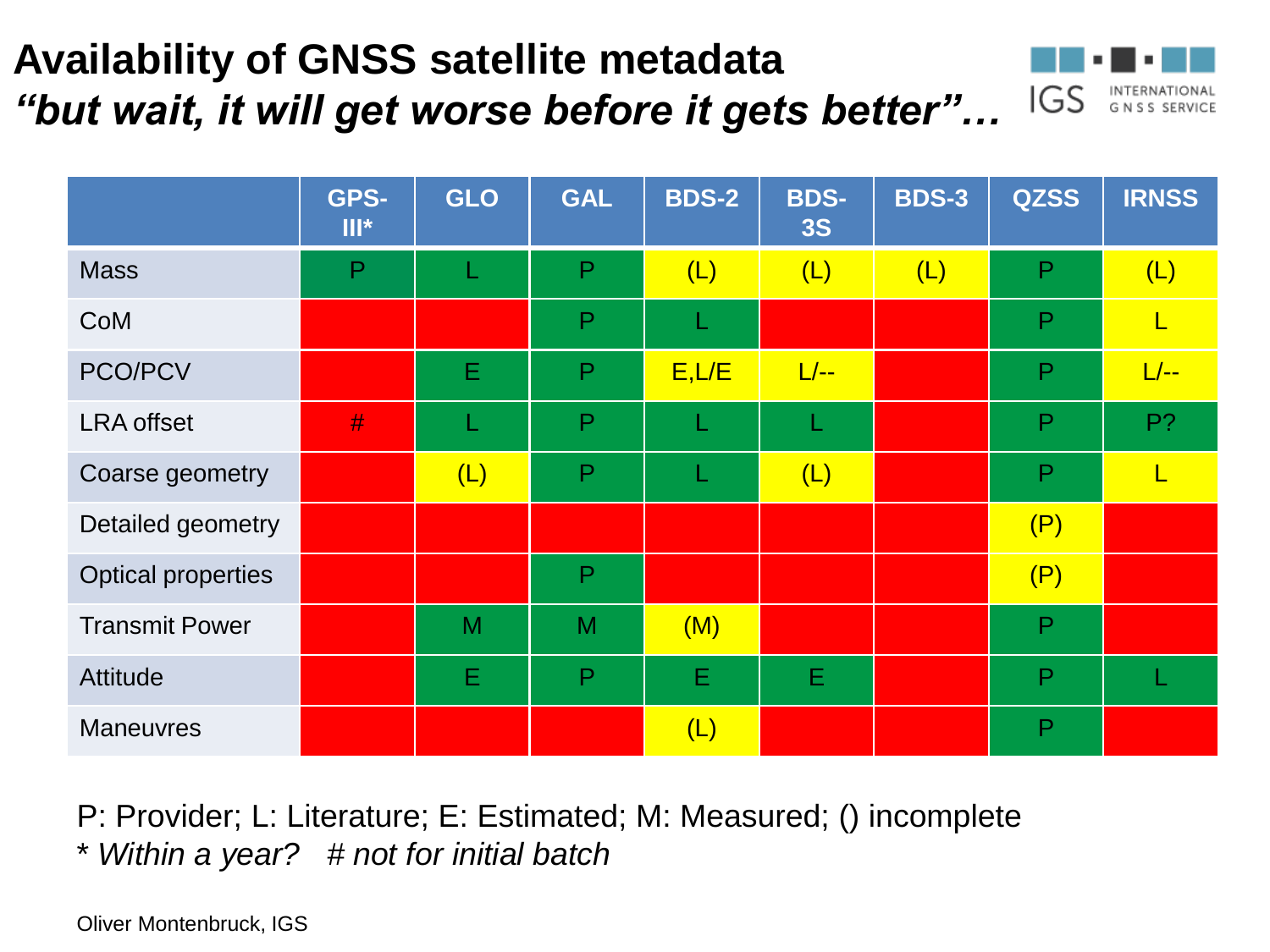

#### ILRS satellite tracking

14

(Presented previously by Gerald Bawden)

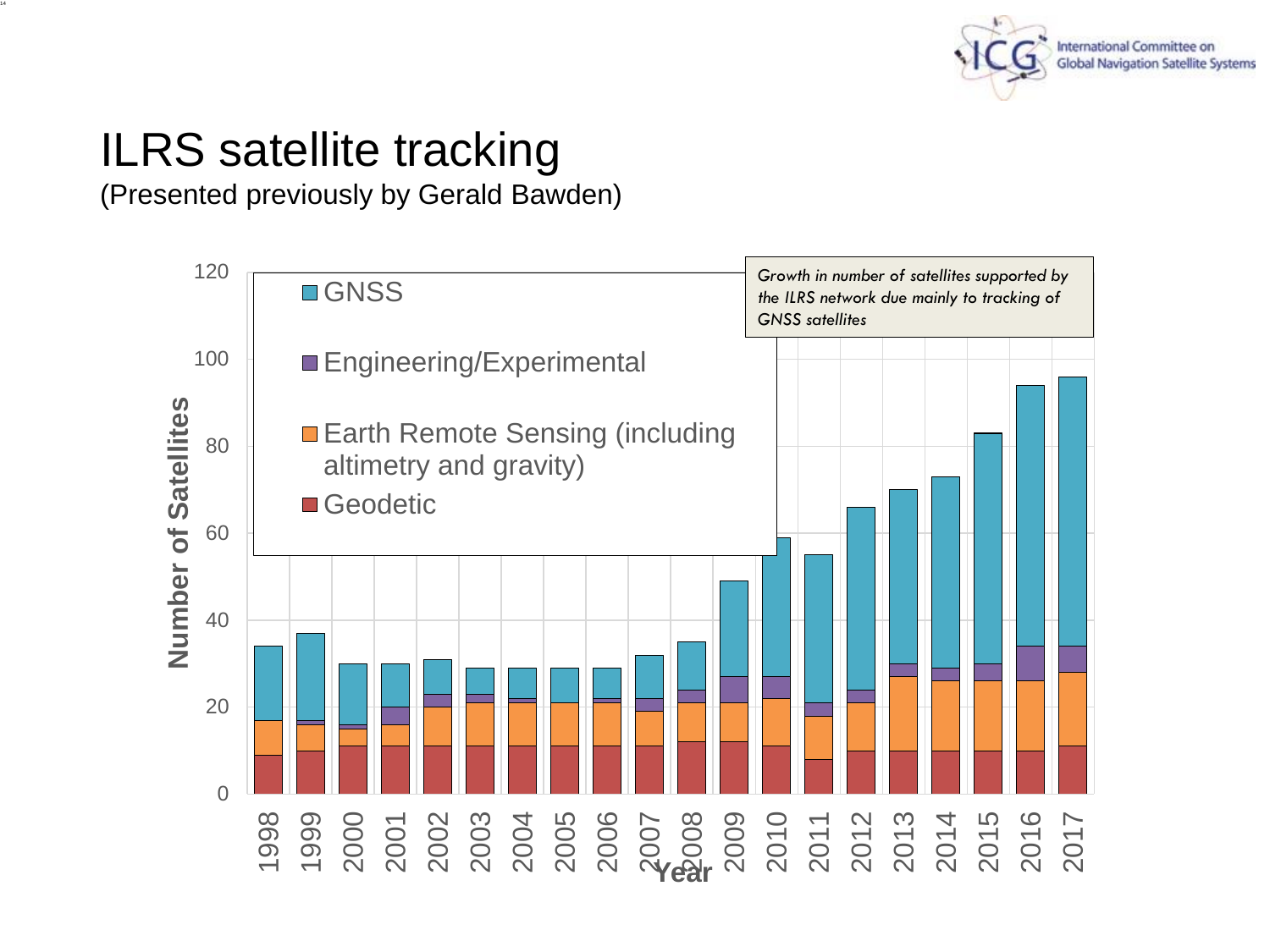#### **ILRS recommendation**



*Recognizing*

the increasing load on ILRS stations caused by the increasing number of GNSS satellites equipped with laser retroreflectors

and

the priority of geodetic laser satellites and as well as the needs from other missions; *considering, furthermore,* 

the importance of SLR tracking for orbit validation and analysis of GNSS satellites as well as

the need to achieve a homogeneous coverage of all GNSS constellations, satellite types, orbital planes and individual spacecraft;

*the ILRS recommends that its infrastructure*

retains the general prioritisation of geodetic laser satellites before GNSS satellites and satellites from other missions

and

on request by the **GNSS providers** or the **GNSS user community** (inc IGS) gives priority to dedicated campaigns for tracking of selected GNSS satellites at the expense of a reduced background tracking activity

and

uses remaining tracking resources to select and track the remaining GNSS satellites in a randomised manner, where each station can freely select a set of GNSS satellites for tracking on a weekly basis.

#### *IGS endorsed this recommendation last week at its Workshop in Wuhan*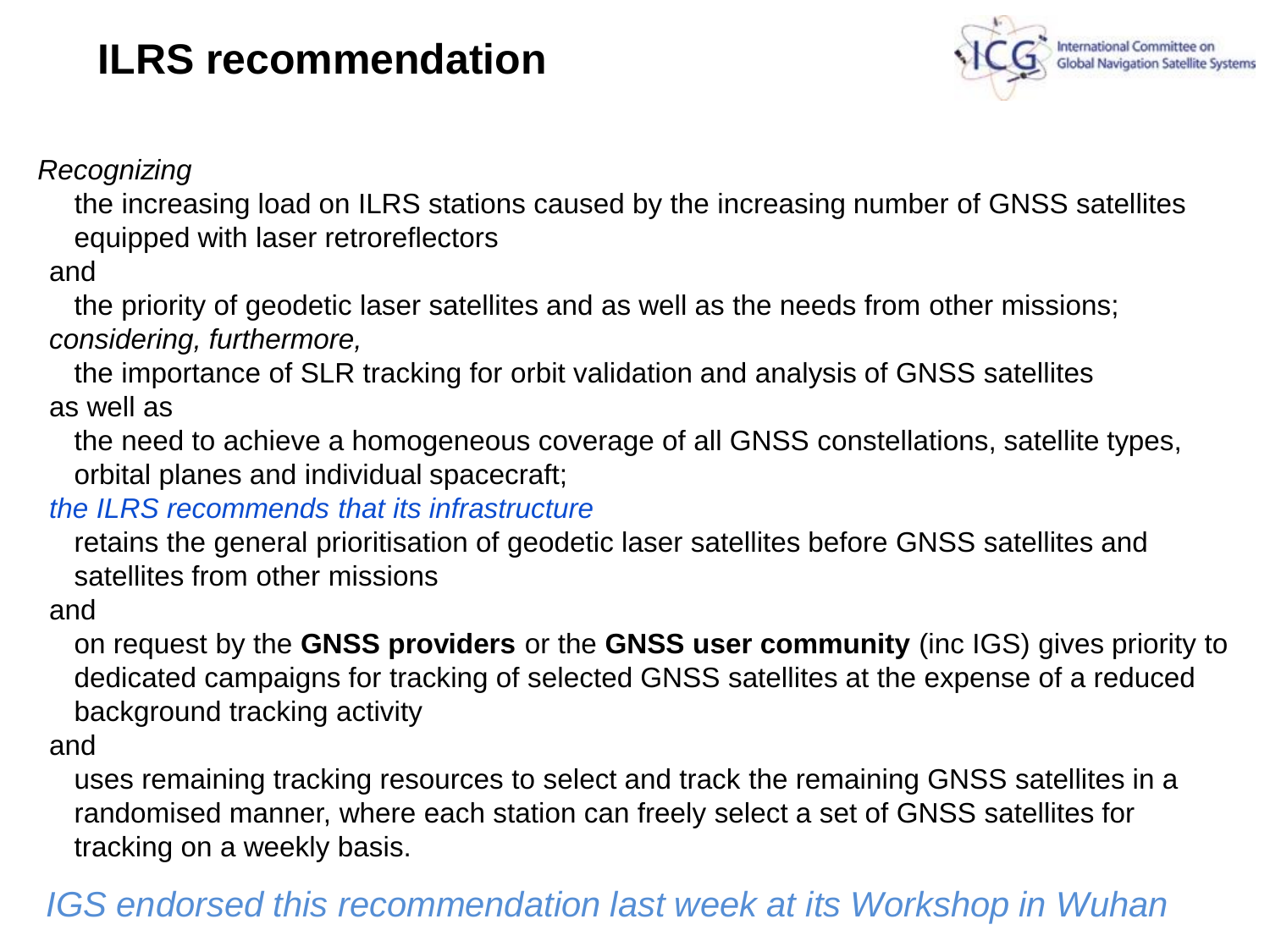# **Precise Point Positional Committee on Precise Point Auditoring (PPP)**



PPP uses **state space representation (SSR) correction** products from either *(1) commercial or/and public providers* that are delivered to the user via *(2) satellite and/or terrestrial comms*.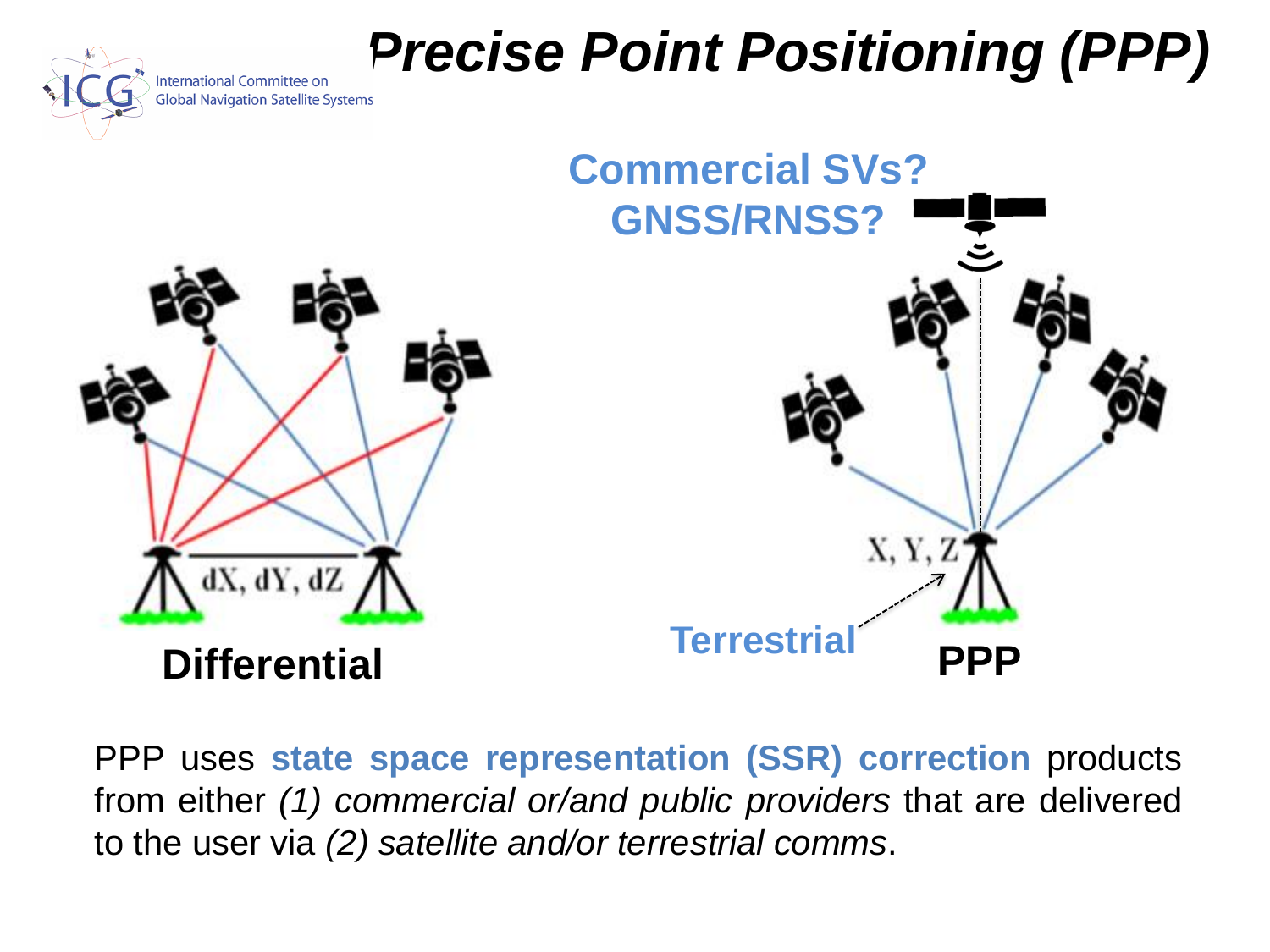#### **Precise Point Positioning (PPP)**



**PPP** allows a single GNSS receiver user to determine position at the decimetre / centimetre error level in kinematic / static mode using precise satellite orbits and clocks*<sup>1</sup>* , *in the geodetic reference frame of the orbit information<sup>2</sup>*

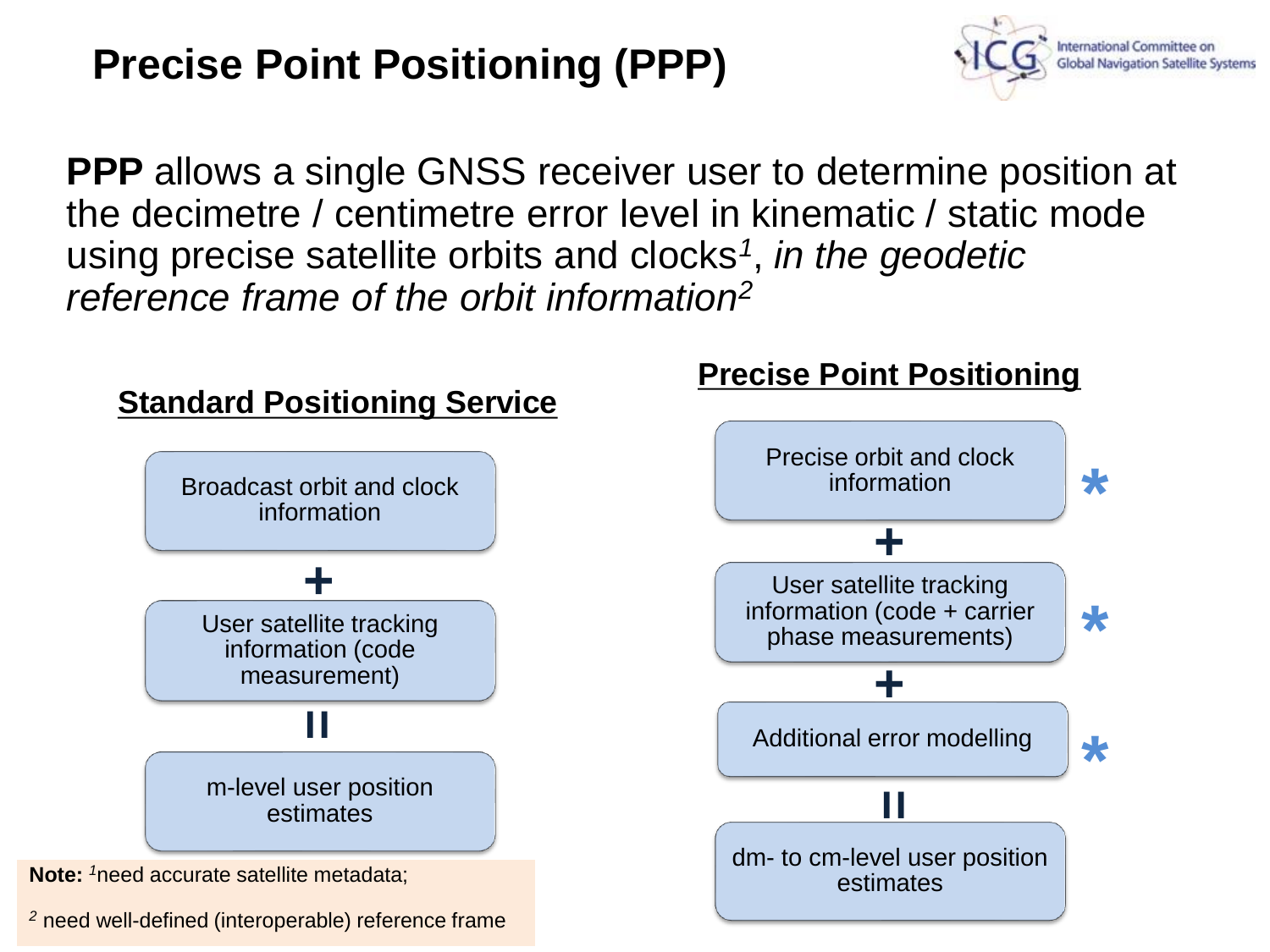

## *To be discussed at ICG-13*

- High precision GNSS already from commercial service providers, *but in the future free/commercial(?) PPP services from GNSS providers*
- How to ensure compatibility and interoperability to maximize benefit to all multi-GNSS users?
- Outcomes from WG-D meeting in Melbourne on 24 October 2018:
	- Briefing document / "PPP template"
	- Coordination with other WGs, e.g., Joint WG-D, WG-B and WG-S discussion on Wednesday 7 November, 11:15-12:00
	- Possible joint meeting mid 2019